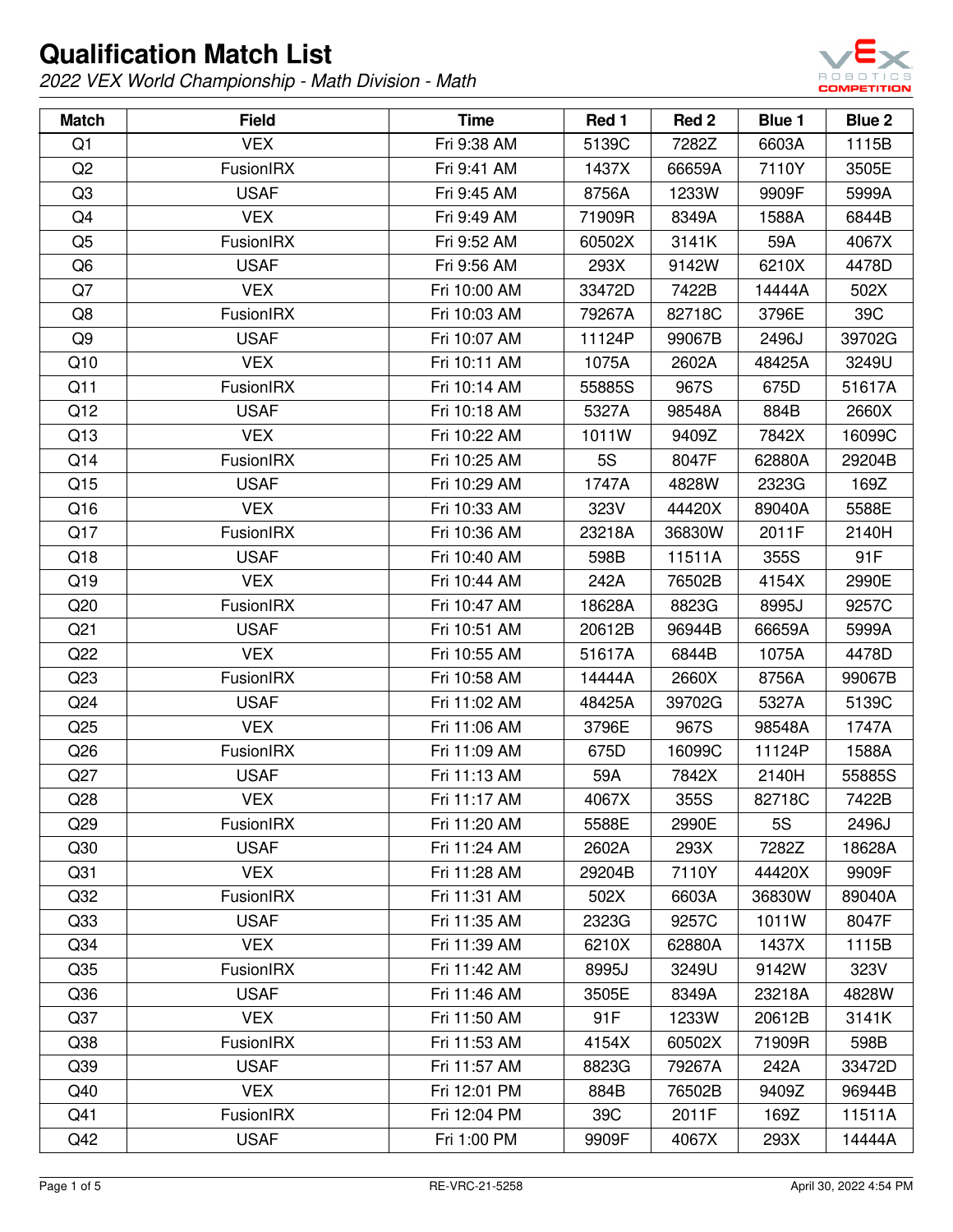

| <b>Match</b>    | <b>Field</b>     | <b>Time</b> | Red 1  | Red 2     | Blue 1    | <b>Blue 2</b> |
|-----------------|------------------|-------------|--------|-----------|-----------|---------------|
| Q43             | <b>VEX</b>       | Fri 1:03 PM | 6603A  | 55885S    | 48425A    | 9257C         |
| Q44             | FusionIRX        | Fri 1:07 PM | 89040A | 66659A    | 967S      | 7842X         |
| Q45             | <b>USAF</b>      | Fri 1:10 PM | 16099C | 1437X     | 39702G    | 29204B        |
| Q46             | <b>VEX</b>       | Fri 1:14 PM | 5999A  | 3505E     | 1747A     | 6210X         |
| Q47             | FusionIRX        | Fri 1:17 PM | 51617A | 8995J     | 3796E     | 4828W         |
| Q48             | <b>USAF</b>      | Fri 1:21 PM | 71909R | 8047F     | 7422B     | 11124P        |
| Q49             | <b>VEX</b>       | Fri 1:24 PM | 323V   | 598B      | 242A      | 7282Z         |
| Q50             | <b>FusionIRX</b> | Fri 1:28 PM | 1588A  | 2660X     | 1233W     | 82718C        |
| Q51             | <b>USAF</b>      | Fri 1:31 PM | 2140H  | 169Z      | 8349A     | 91F           |
| Q52             | <b>VEX</b>       | Fri 1:35 PM | 39C    | 44420X    | 76502B    | 675D          |
| Q53             | <b>FusionIRX</b> | Fri 1:38 PM | 2011F  | 5139C     | 884B      | 1075A         |
| Q54             | <b>USAF</b>      | Fri 1:42 PM | 355S   | 96944B    | 9142W     | 23218A        |
| Q55             | <b>VEX</b>       | Fri 1:45 PM | 2496J  | 4478D     | 60502X    | 98548A        |
| Q56             | FusionIRX        | Fri 1:49 PM | 11511A | 3141K     | 18628A    | 502X          |
| Q57             | <b>USAF</b>      | Fri 1:53 PM | 1011W  | 6844B     | 7110Y     | 3249U         |
| Q58             | <b>VEX</b>       | Fri 1:56 PM | 5327A  | <b>5S</b> | 2602A     | 20612B        |
| Q59             | FusionIRX        | Fri 2:00 PM | 5588E  | 33472D    | 99067B    | 62880A        |
| Q60             | <b>USAF</b>      | Fri 2:03 PM | 1115B  | 36830W    | 9409Z     | 8823G         |
| Q61             | <b>VEX</b>       | Fri 2:07 PM | 59A    | 8756A     | 2323G     | 4154X         |
| Q62             | FusionIRX        | Fri 2:10 PM | 14444A | 2990E     | 51617A    | 79267A        |
| Q63             | <b>USAF</b>      | Fri 2:14 PM | 1075A  | 39702G    | 8349A     | 7422B         |
| Q64             | <b>VEX</b>       | Fri 2:17 PM | 48425A | 884B      | 323V      | 1233W         |
| Q65             | <b>FusionIRX</b> | Fri 2:21 PM | 675D   | 293X      | 8995J     | 355S          |
| Q <sub>66</sub> | <b>USAF</b>      | Fri 2:24 PM | 502X   | 242A      | 66659A    | 9142W         |
| Q67             | <b>VEX</b>       | Fri 2:28 PM | 2140H  | 98548A    | 96944B    | 29204B        |
| Q68             | FusionIRX        | Fri 2:31 PM | 2496J  | 6210X     | 2602A     | 7842X         |
| Q69             | <b>USAF</b>      | Fri 2:35 PM | 4478D  | 89040A    | <b>5S</b> | 2011F         |
| Q70             | <b>VEX</b>       | Fri 2:38 PM | 8823G  | 99067B    | 76502B    | 1437X         |
| Q71             | <b>FusionIRX</b> | Fri 2:42 PM | 1588A  | 3796E     | 6603A     | 3505E         |
| Q72             | <b>USAF</b>      | Fri 2:46 PM | 62880A | 4828W     | 2660X     | 4067X         |
| Q73             | <b>VEX</b>       | Fri 2:49 PM | 9257C  | 1115B     | 59A       | 39C           |
| Q74             | FusionIRX        | Fri 2:53 PM | 9909F  | 8047F     | 33472D    | 3141K         |
| Q75             | <b>USAF</b>      | Fri 2:56 PM | 3249U  | 5999A     | 60502X    | 2323G         |
| Q76             | <b>VEX</b>       | Fri 3:00 PM | 23218A | 18628A    | 79267A    | 44420X        |
| Q77             | FusionIRX        | Fri 3:03 PM | 91F    | 16099C    | 5139C     | 36830W        |
| Q78             | <b>USAF</b>      | Fri 3:07 PM | 20612B | 1011W     | 55885S    | 71909R        |
| Q79             | <b>VEX</b>       | Fri 3:10 PM | 7282Z  | 2990E     | 967S      | 8756A         |
| Q80             | FusionIRX        | Fri 3:14 PM | 11124P | 9409Z     | 598B      | 6844B         |
| Q81             | <b>USAF</b>      | Fri 3:17 PM | 7110Y  | 4154X     | 11511A    | 1747A         |
| Q82             | <b>VEX</b>       | Fri 3:21 PM | 82718C | 169Z      | 5327A     | 5588E         |
| Q83             | <b>FusionIRX</b> | Fri 3:24 PM | 29204B | 2602A     | 99067B    | 3796E         |
| Q84             | <b>USAF</b>      | Fri 3:28 PM | 51617A | 33472D    | 96944B    | 3505E         |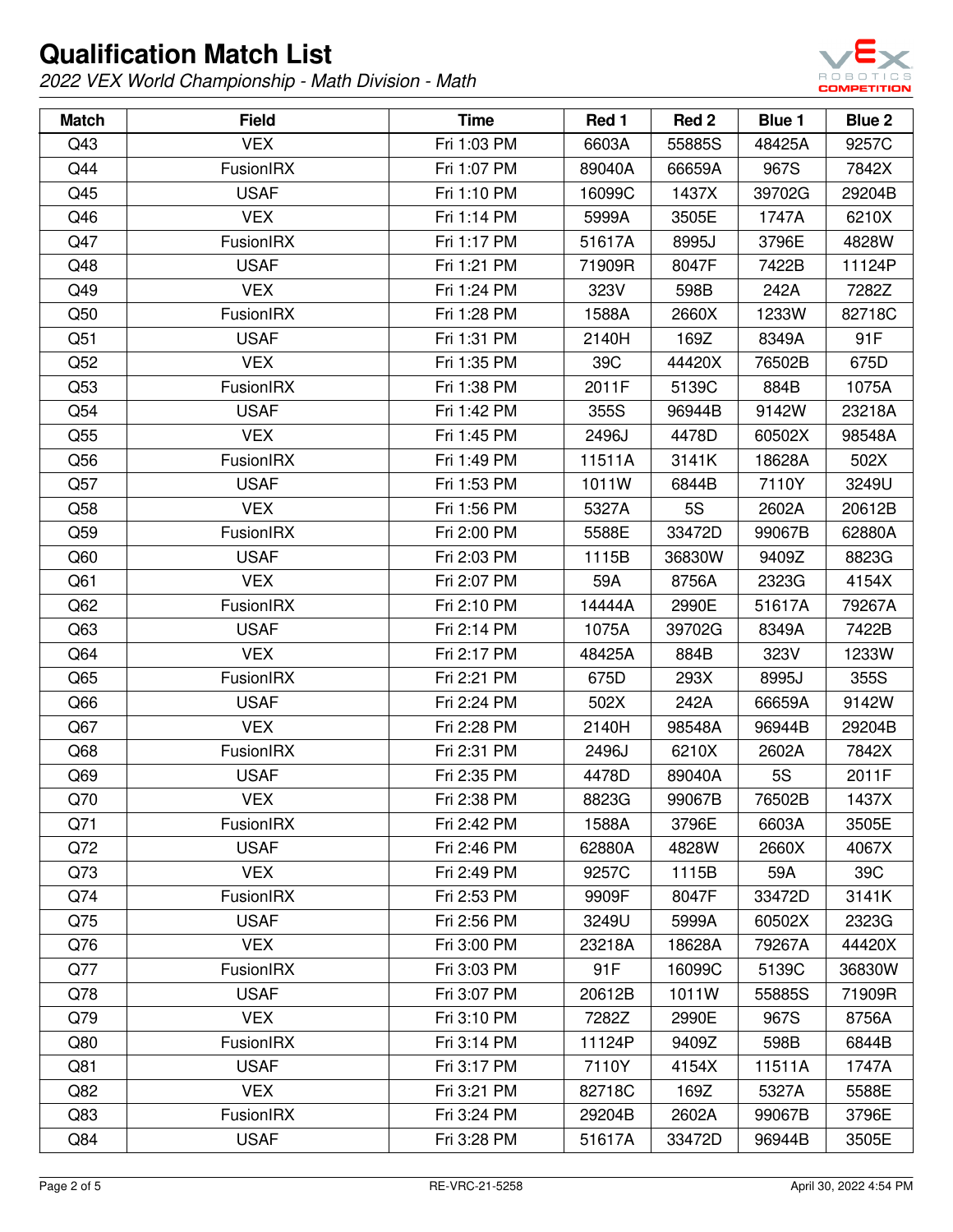

| <b>Match</b> | <b>Field</b> | <b>Time</b> | Red 1  | Red 2  | Blue 1 | <b>Blue 2</b> |
|--------------|--------------|-------------|--------|--------|--------|---------------|
| Q85          | <b>VEX</b>   | Fri 3:31 PM | 7842X  | 2660X  | 242A   | 39C           |
| Q86          | FusionIRX    | Fri 3:35 PM | 8995J  | 5S     | 8349A  | 59A           |
| Q87          | <b>USAF</b>  | Fri 3:39 PM | 1233W  | 62880A | 16099C | 60502X        |
| Q88          | <b>VEX</b>   | Fri 3:42 PM | 98548A | 675D   | 6210X  | 2011F         |
| Q89          | FusionIRX    | Fri 3:46 PM | 1075A  | 355S   | 8756A  | 66659A        |
| Q90          | <b>USAF</b>  | Fri 3:49 PM | 7422B  | 3249U  | 8823G  | 5139C         |
| Q91          | <b>VEX</b>   | Fri 3:53 PM | 598B   | 36830W | 3141K  | 5999A         |
| Q92          | FusionIRX    | Fri 3:56 PM | 9142W  | 7110Y  | 8047F  | 76502B        |
| Q93          | <b>USAF</b>  | Fri 4:00 PM | 169Z   | 4067X  | 4478D  | 1011W         |
| Q94          | <b>VEX</b>   | Fri 4:03 PM | 9257C  | 1747A  | 23218A | 11124P        |
| Q95          | FusionIRX    | Fri 4:07 PM | 71909R | 5588E  | 1115B  | 967S          |
| Q96          | <b>USAF</b>  | Fri 4:10 PM | 6603A  | 6844B  | 293X   | 39702G        |
| Q97          | <b>VEX</b>   | Fri 4:14 PM | 9909F  | 48425A | 2990E  | 1588A         |
| Q98          | FusionIRX    | Fri 4:17 PM | 2496J  | 323V   | 9409Z  | 4828W         |
| Q99          | <b>USAF</b>  | Fri 4:21 PM | 2323G  | 14444A | 55885S | 91F           |
| Q100         | <b>VEX</b>   | Fri 4:24 PM | 502X   | 5327A  | 1437X  | 2140H         |
| Q101         | FusionIRX    | Fri 4:28 PM | 11511A | 7282Z  | 884B   | 44420X        |
| Q102         | <b>USAF</b>  | Fri 4:32 PM | 18628A | 82718C | 89040A | 20612B        |
| Q103         | <b>VEX</b>   | Fri 4:35 PM | 79267A | 4154X  | 1075A  | 675D          |
| Q104         | FusionIRX    | Fri 4:39 PM | 169Z   | 2602A  | 51617A | 98548A        |
| Q105         | <b>USAF</b>  | Fri 4:42 PM | 4478D  | 11124P | 33472D | 3796E         |
| Q106         | <b>VEX</b>   | Fri 4:46 PM | 59A    | 7422B  | 7110Y  | 967S          |
| Q107         | FusionIRX    | Fri 4:49 PM | 3141K  | 29204B | 6844B  | 66659A        |
| Q108         | <b>USAF</b>  | Fri 4:53 PM | 5139C  | 96944B | 2990E  | 71909R        |
| Q109         | <b>VEX</b>   | Fri 4:56 PM | 8349A  | 1115B  | 1233W  | 598B          |
| Q110         | FusionIRX    | Fri 5:00 PM | 2140H  | 6210X  | 4828W  | 242A          |
| Q111         | <b>USAF</b>  | Fri 5:03 PM | 1437X  | 323V   | 6603A  | 11511A        |
| Q112         | <b>VEX</b>   | Fri 5:07 PM | 16099C | 5999A  | 2496J  | 502X          |
| Q113         | FusionIRX    | Fri 5:10 PM | 884B   | 39C    | 3249U  | 8047F         |
| Q114         | <b>USAF</b>  | Fri 5:14 PM | 44420X | 5327A  | 9257C  | 4067X         |
| Q115         | <b>VEX</b>   | Fri 5:17 PM | 55885S | 89040A | 8995J  | 3505E         |
| Q116         | FusionIRX    | Fri 5:21 PM | 7842X  | 23218A | 62880A | 7282Z         |
| Q117         | <b>USAF</b>  | Fri 5:25 PM | 1747A  | 76502B | 14444A | 20612B        |
| Q118         | <b>VEX</b>   | Fri 5:28 PM | 99067B | 91F    | 18628A | 9909F         |
| Q119         | FusionIRX    | Fri 5:32 PM | 9142W  | 5588E  | 1011W  | 36830W        |
| Q120         | <b>USAF</b>  | Fri 5:35 PM | 60502X | 39702G | 2660X  | 355S          |
| Q121         | <b>VEX</b>   | Fri 5:39 PM | 9409Z  | 2323G  | 48425A | 2011F         |
| Q122         | FusionIRX    | Fri 5:42 PM | 1588A  | 8756A  | 5S     | 79267A        |
| Q123         | <b>USAF</b>  | Fri 5:46 PM | 82718C | 293X   | 4154X  | 8823G         |
| Q124         | <b>VEX</b>   | Fri 5:49 PM | 59A    | 98548A | 11124P | 11511A        |
| Q125         | FusionIRX    | Fri 5:53 PM | 1075A  | 967S   | 323V   | 29204B        |
| Q126         | <b>USAF</b>  | Fri 5:56 PM | 4067X  | 66659A | 6210X  | 16099C        |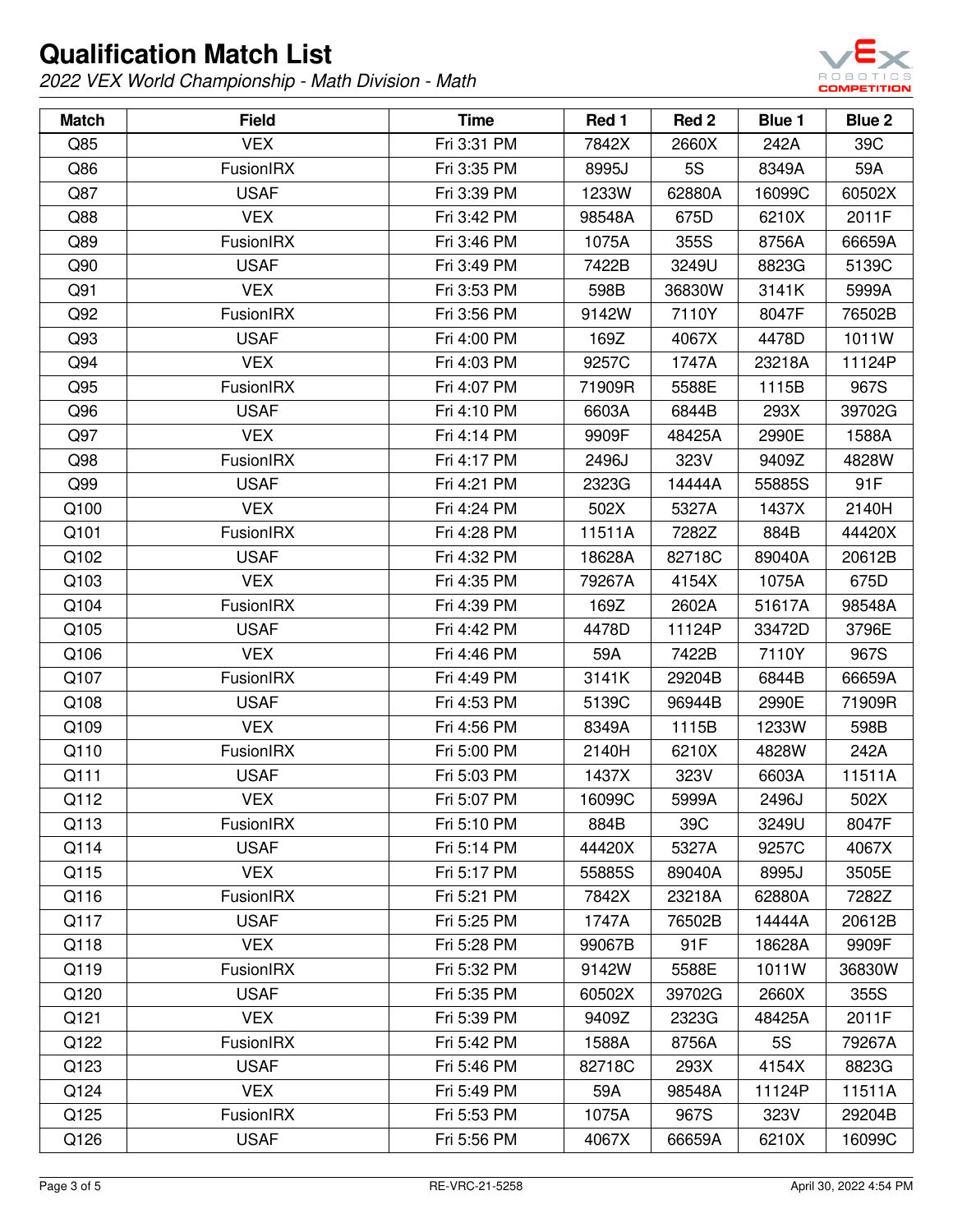

| <b>Match</b> | <b>Field</b>     | <b>Time</b> | Red 1  | Red 2     | Blue 1 | <b>Blue 2</b> |
|--------------|------------------|-------------|--------|-----------|--------|---------------|
| Q127         | <b>VEX</b>       | Fri 6:00 PM | 20612B | 1115B     | 2990E  | 169Z          |
| Q128         | <b>FusionIRX</b> | Fri 6:03 PM | 4478D  | 62880A    | 71909R | 1747A         |
| Q129         | <b>USAF</b>      | Fri 6:07 PM | 242A   | 89040A    | 5139C  | 675D          |
| Q130         | <b>VEX</b>       | Fri 6:10 PM | 3505E  | 502X      | 2660X  | 8047F         |
| Q131         | <b>FusionIRX</b> | Fri 6:14 PM | 7422B  | 9409Z     | 8995J  | 39C           |
| Q132         | <b>USAF</b>      | Fri 6:18 PM | 3249U  | 51617A    | 5327A  | 9909F         |
| Q133         | <b>VEX</b>       | Fri 6:21 PM | 23218A | 598B      | 82718C | 6603A         |
| Q134         | <b>FusionIRX</b> | Fri 6:25 PM | 44420X | 4828W     | 5S     | 4154X         |
| Q135         | <b>USAF</b>      | Fri 6:28 PM | 355S   | 884B      | 1437X  | 18628A        |
| Q136         | <b>VEX</b>       | Fri 6:32 PM | 2323G  | 8823G     | 2140H  | 3141K         |
| Q137         | <b>FusionIRX</b> | Fri 6:35 PM | 9142W  | 5999A     | 7282Z  | 39702G        |
| Q138         | <b>USAF</b>      | Fri 6:39 PM | 3796E  | 14444A    | 1233W  | 96944B        |
| Q139         | <b>VEX</b>       | Fri 6:42 PM | 55885S | 7110Y     | 2602A  | 33472D        |
| Q140         | FusionIRX        | Fri 6:46 PM | 2011F  | 91F       | 1011W  | 1588A         |
| Q141         | <b>USAF</b>      | Fri 6:49 PM | 79267A | 48425A    | 7842X  | 99067B        |
| Q142         | <b>VEX</b>       | Fri 6:53 PM | 9257C  | 8349A     | 5588E  | 76502B        |
| Q143         | <b>FusionIRX</b> | Fri 6:56 PM | 36830W | 60502X    | 8756A  | 293X          |
| Q144         | <b>USAF</b>      | Sat 8:15 AM | 2496J  | 6844B     | 5139C  | 82718C        |
| Q145         | <b>VEX</b>       | Sat 8:18 AM | 1075A  | 9409Z     | 62880A | 502X          |
| Q146         | FusionIRX        | Sat 8:22 AM | 11124P | 967S      | 6603A  | 2323G         |
| Q147         | <b>USAF</b>      | Sat 8:25 AM | 6210X  | 71909R    | 884B   | 29204B        |
| Q148         | <b>VEX</b>       | Sat 8:29 AM | 39702G | <b>5S</b> | 23218A | 4067X         |
| Q149         | <b>FusionIRX</b> | Sat 8:33 AM | 1233W  | 242A      | 2602A  | 355S          |
| Q150         | <b>USAF</b>      | Sat 8:36 AM | 3505E  | 2990E     | 91F    | 9142W         |
| Q151         | <b>VEX</b>       | Sat 8:40 AM | 4828W  | 99067B    | 598B   | 7110Y         |
| Q152         | <b>FusionIRX</b> | Sat 8:43 AM | 8995J  | 2660X     | 4478D  | 48425A        |
| Q153         | <b>USAF</b>      | Sat 8:47 AM | 11511A | 1588A     | 60502X | 7422B         |
| Q154         | <b>VEX</b>       | Sat 8:51 AM | 66659A | 33472D    | 8349A  | 36830W        |
| Q155         | <b>FusionIRX</b> | Sat 8:54 AM | 3141K  | 3796E     | 293X   | 5327A         |
| Q156         | <b>USAF</b>      | Sat 8:58 AM | 7842X  | 1437X     | 9257C  | 98548A        |
| Q157         | <b>VEX</b>       | Sat 9:02 AM | 39C    | 2140H     | 14444A | 5588E         |
| Q158         | FusionIRX        | Sat 9:05 AM | 323V   | 675D      | 1115B  | 6844B         |
| Q159         | <b>USAF</b>      | Sat 9:09 AM | 4154X  | 1011W     | 89040A | 51617A        |
| Q160         | <b>VEX</b>       | Sat 9:12 AM | 8047F  | 96944B    | 44420X | 59A           |
| Q161         | FusionIRX        | Sat 9:16 AM | 8756A  | 1747A     | 16099C | 3249U         |
| Q162         | <b>USAF</b>      | Sat 9:20 AM | 5999A  | 55885S    | 169Z   | 8823G         |
| Q163         | <b>VEX</b>       | Sat 9:23 AM | 18628A | 76502B    | 2496J  | 2011F         |
| Q164         | FusionIRX        | Sat 9:27 AM | 20612B | 7282Z     | 9909F  | 79267A        |
| Q165         | <b>USAF</b>      | Sat 9:30 AM | 5139C  | 2660X     | 33472D | 6210X         |
| Q166         | <b>VEX</b>       | Sat 9:34 AM | 502X   | 39702G    | 2990E  | 3796E         |
| Q167         | <b>FusionIRX</b> | Sat 9:38 AM | 5327A  | 9142W     | 9409Z  | 60502X        |
| Q168         | <b>USAF</b>      | Sat 9:41 AM | 967S   | 9257C     | 2140H  | 2602A         |